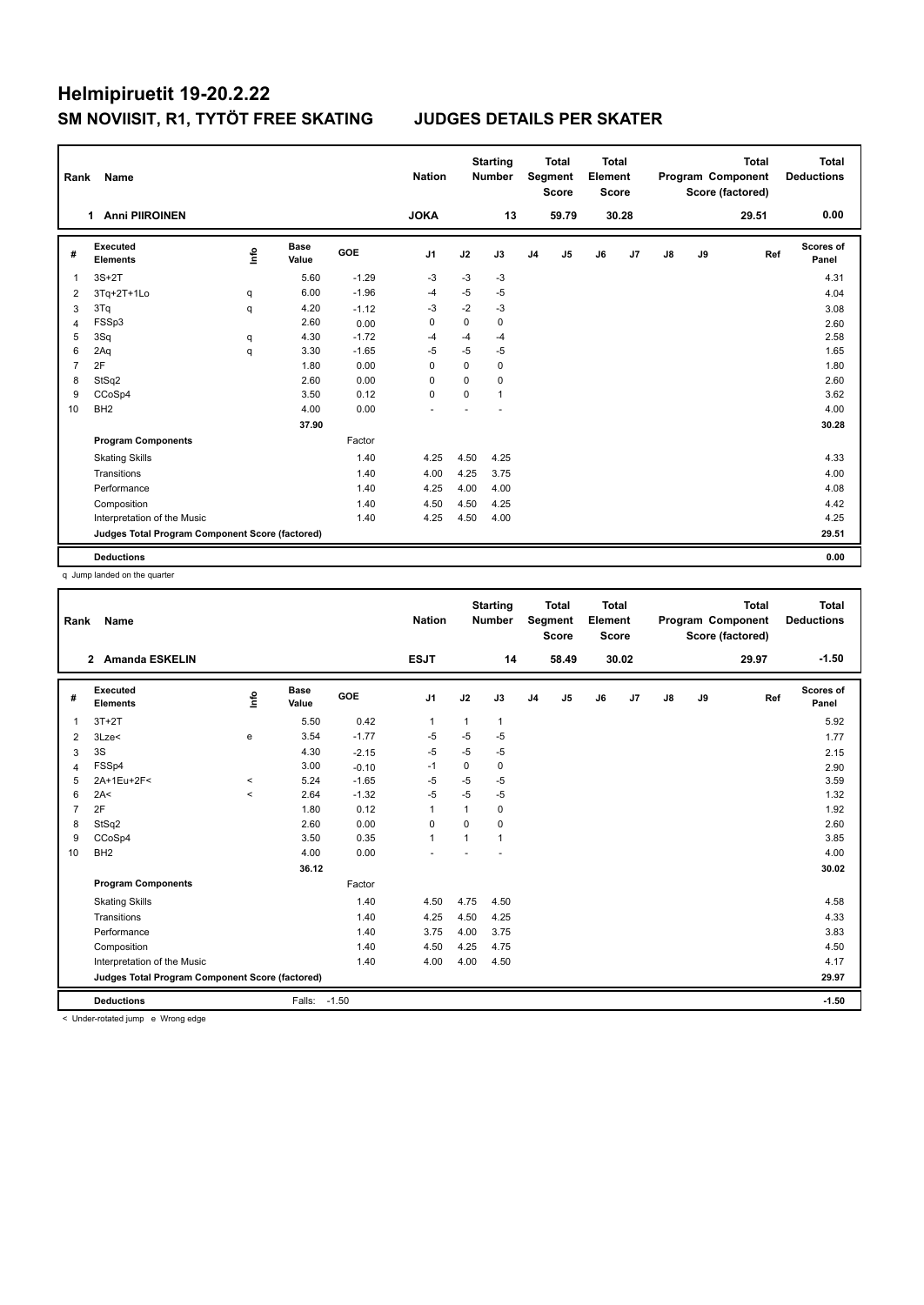## Helmipiruetit 19-20.2.22 SM NOVIISIT, R1, TYTÖT FREE SKATING

### **JUDGES DETAILS PER SKATER**

| Rank           | Name                                            |         |                      |         | <b>Nation</b>  |              | <b>Starting</b><br><b>Number</b> |                | <b>Total</b><br>Segment<br><b>Score</b> | <b>Total</b><br>Element<br>Score |       |               |    | <b>Total</b><br>Program Component<br>Score (factored) | <b>Total</b><br><b>Deductions</b> |
|----------------|-------------------------------------------------|---------|----------------------|---------|----------------|--------------|----------------------------------|----------------|-----------------------------------------|----------------------------------|-------|---------------|----|-------------------------------------------------------|-----------------------------------|
|                | <b>Emilia SUSI</b><br>3                         |         |                      |         | <b>LRTL</b>    |              | 9                                |                | 54.35                                   |                                  | 23.44 |               |    | 30.91                                                 | 0.00                              |
| #              | <b>Executed</b><br><b>Elements</b>              | lnfo    | <b>Base</b><br>Value | GOE     | J <sub>1</sub> | J2           | J3                               | J <sub>4</sub> | J <sub>5</sub>                          | J6                               | J7    | $\mathsf{J}8$ | J9 | Ref                                                   | <b>Scores of</b><br>Panel         |
| 1              | 2Lo                                             |         | 1.70                 | 0.11    | $\mathbf 1$    | $\mathbf{1}$ | 0                                |                |                                         |                                  |       |               |    |                                                       | 1.81                              |
| 2              | 2A<                                             | $\prec$ | 2.64                 | $-0.62$ | $-3$           | $-2$         | $-2$                             |                |                                         |                                  |       |               |    |                                                       | 2.02                              |
| 3              | 2F                                              |         | 1.80                 | 0.06    | 1              | 0            | 0                                |                |                                         |                                  |       |               |    |                                                       | 1.86                              |
| $\overline{4}$ | FSSp4                                           |         | 3.00                 | 0.50    | $\overline{2}$ | 2            | $\mathbf{1}$                     |                |                                         |                                  |       |               |    |                                                       | 3.50                              |
| 5              | StSq2                                           |         | 2.60                 | 0.00    | 1              | $-1$         | 0                                |                |                                         |                                  |       |               |    |                                                       | 2.60                              |
| 6              | 2Lze                                            | e       | 1.68                 | $-0.56$ | $-4$           | $-4$         | -2                               |                |                                         |                                  |       |               |    |                                                       | 1.12                              |
| 7              | $2F+2Lo$                                        |         | 3.50                 | 0.06    | $\Omega$       | $\Omega$     | $\mathbf{1}$                     |                |                                         |                                  |       |               |    |                                                       | 3.56                              |
| 8              | 2Lz!+2T+2T                                      |         | 4.70                 | $-0.21$ | -1             | $-1$         | $-1$                             |                |                                         |                                  |       |               |    |                                                       | 4.49                              |
| 9              | CCoSp3V                                         |         | 2.25                 | 0.23    | $\mathbf{1}$   | $\mathbf{1}$ | 1                                |                |                                         |                                  |       |               |    |                                                       | 2.48                              |
|                |                                                 |         | 23.87                |         |                |              |                                  |                |                                         |                                  |       |               |    |                                                       | 23.44                             |
|                | <b>Program Components</b>                       |         |                      | Factor  |                |              |                                  |                |                                         |                                  |       |               |    |                                                       |                                   |
|                | <b>Skating Skills</b>                           |         |                      | 1.40    | 4.00           | 4.00         | 4.25                             |                |                                         |                                  |       |               |    |                                                       | 4.08                              |
|                | Transitions                                     |         |                      | 1.40    | 4.00           | 4.50         | 4.25                             |                |                                         |                                  |       |               |    |                                                       | 4.25                              |
|                | Performance                                     |         |                      | 1.40    | 4.75           | 4.50         | 4.75                             |                |                                         |                                  |       |               |    |                                                       | 4.67                              |
|                | Composition                                     |         |                      | 1.40    | 4.50           | 4.75         | 4.50                             |                |                                         |                                  |       |               |    |                                                       | 4.58                              |
|                | Interpretation of the Music                     |         |                      | 1.40    | 4.50           | 4.50         | 4.50                             |                |                                         |                                  |       |               |    |                                                       | 4.50                              |
|                | Judges Total Program Component Score (factored) |         |                      |         |                |              |                                  |                |                                         |                                  |       |               |    |                                                       | 30.91                             |
|                | <b>Deductions</b>                               |         |                      |         |                |              |                                  |                |                                         |                                  |       |               |    |                                                       | 0.00                              |

< Under-rotated jump e Wrong edge ! Not clear edge

| Rank           | Name                                                                                                                                                                                                                           |      |                      |            | <b>Nation</b> |             | <b>Starting</b><br><b>Number</b> |                | <b>Total</b><br>Segment<br><b>Score</b> | <b>Total</b><br>Element<br><b>Score</b> |       |    |    | <b>Total</b><br>Program Component<br>Score (factored) | <b>Total</b><br><b>Deductions</b> |
|----------------|--------------------------------------------------------------------------------------------------------------------------------------------------------------------------------------------------------------------------------|------|----------------------|------------|---------------|-------------|----------------------------------|----------------|-----------------------------------------|-----------------------------------------|-------|----|----|-------------------------------------------------------|-----------------------------------|
|                | 4 Minea HELSKE                                                                                                                                                                                                                 |      |                      |            | <b>ESJT</b>   |             | 10                               |                | 53.90                                   |                                         | 26.07 |    |    | 28.33                                                 | $-0.50$                           |
| #              | Executed<br><b>Elements</b>                                                                                                                                                                                                    | lnfo | <b>Base</b><br>Value | <b>GOE</b> | J1            | J2          | J3                               | J <sub>4</sub> | J5                                      | J6                                      | J7    | J8 | J9 | Ref                                                   | Scores of<br>Panel                |
| 1              | 2A                                                                                                                                                                                                                             |      | 3.30                 | 0.00       | $\mathbf 0$   | $\mathbf 0$ | $\mathbf 0$                      |                |                                         |                                         |       |    |    |                                                       | 3.30                              |
| 2              | 3Sq                                                                                                                                                                                                                            | q    | 4.30                 | $-2.15$    | $-5$          | $-5$        | $-5$                             |                |                                         |                                         |       |    |    |                                                       | 2.15                              |
| 3              | FSSp4                                                                                                                                                                                                                          |      | 3.00                 | 0.30       | 1             | 1           | $\mathbf{1}$                     |                |                                         |                                         |       |    |    |                                                       | 3.30                              |
| 4              | 2A                                                                                                                                                                                                                             |      | 3.30                 | $-0.77$    | $-3$          | $-2$        | $-2$                             |                |                                         |                                         |       |    |    |                                                       | 2.53                              |
| 5              | 1F                                                                                                                                                                                                                             |      | 0.50                 | $-0.03$    | 0             | $-1$        | $-1$                             |                |                                         |                                         |       |    |    |                                                       | 0.47                              |
| 6              | $2Fe+2T$                                                                                                                                                                                                                       | e    | 2.74                 | $-0.43$    | $-3$          | $-4$        | $-2$                             |                |                                         |                                         |       |    |    |                                                       | 2.31                              |
| $\overline{7}$ | StSq1                                                                                                                                                                                                                          |      | 1.80                 | 0.00       | $-1$          | $\Omega$    | $\mathbf{1}$                     |                |                                         |                                         |       |    |    |                                                       | 1.80                              |
| 8              | 2Lz+1Eu+2S                                                                                                                                                                                                                     |      | 3.90                 | $-0.07$    | $\mathbf 0$   | $-1$        | $\Omega$                         |                |                                         |                                         |       |    |    |                                                       | 3.83                              |
| 9              | CCoSp4                                                                                                                                                                                                                         |      | 3.50                 | $-0.12$    | $-1$          | $\mathbf 0$ | $\mathbf 0$                      |                |                                         |                                         |       |    |    |                                                       | 3.38                              |
| 10             | BA <sub>1</sub>                                                                                                                                                                                                                |      | 1.00                 | 0.00       |               |             |                                  |                |                                         |                                         |       |    |    |                                                       | 1.00                              |
| 11             | BH <sub>1</sub>                                                                                                                                                                                                                |      | 2.00                 | 0.00       |               |             |                                  |                |                                         |                                         |       |    |    |                                                       | 2.00                              |
|                |                                                                                                                                                                                                                                |      | 29.34                |            |               |             |                                  |                |                                         |                                         |       |    |    |                                                       | 26.07                             |
|                | <b>Program Components</b>                                                                                                                                                                                                      |      |                      | Factor     |               |             |                                  |                |                                         |                                         |       |    |    |                                                       |                                   |
|                | <b>Skating Skills</b>                                                                                                                                                                                                          |      |                      | 1.40       | 4.25          | 4.25        | 4.25                             |                |                                         |                                         |       |    |    |                                                       | 4.25                              |
|                | Transitions                                                                                                                                                                                                                    |      |                      | 1.40       | 3.50          | 3.50        | 3.75                             |                |                                         |                                         |       |    |    |                                                       | 3.58                              |
|                | Performance                                                                                                                                                                                                                    |      |                      | 1.40       | 4.25          | 4.00        | 4.00                             |                |                                         |                                         |       |    |    |                                                       | 4.08                              |
|                | Composition                                                                                                                                                                                                                    |      |                      | 1.40       | 4.00          | 4.25        | 4.50                             |                |                                         |                                         |       |    |    |                                                       | 4.25                              |
|                | Interpretation of the Music                                                                                                                                                                                                    |      |                      | 1.40       | 4.00          | 4.00        | 4.25                             |                |                                         |                                         |       |    |    |                                                       | 4.08                              |
|                | Judges Total Program Component Score (factored)                                                                                                                                                                                |      |                      |            |               |             |                                  |                |                                         |                                         |       |    |    |                                                       | 28.33                             |
|                | <b>Deductions</b>                                                                                                                                                                                                              |      | Falls:               | $-0.50$    |               |             |                                  |                |                                         |                                         |       |    |    |                                                       | $-0.50$                           |
|                | the Address of the first theory of the standard and discussion of the contract of the Address of the Address of the Address of the Address of the Address of the Address of the Address of the Address of the Address of the A |      |                      |            |               |             |                                  |                |                                         |                                         |       |    |    |                                                       |                                   |

e Wrong edge q Jump landed on the quarter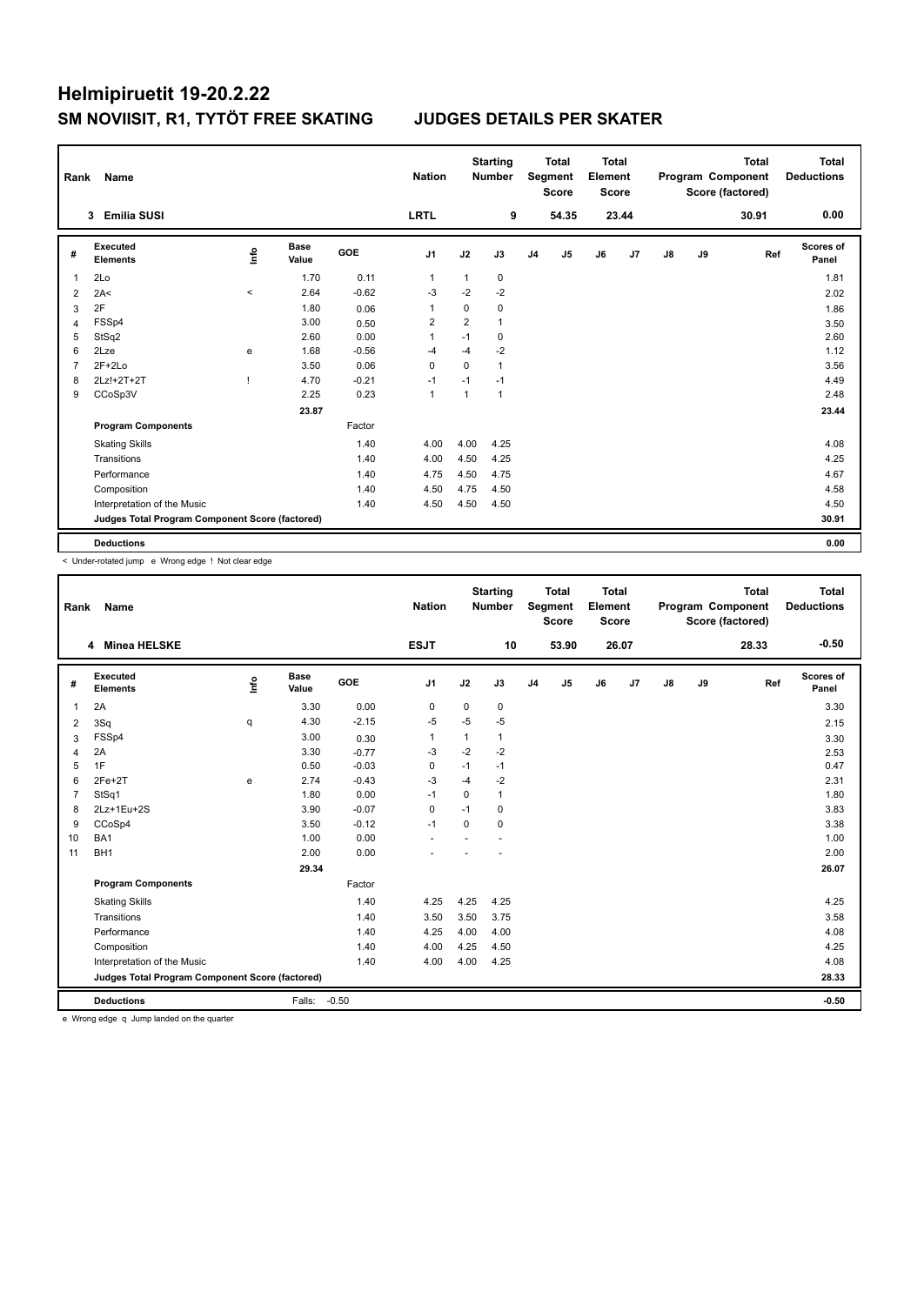| Rank           | Name                                            |         |                      |         | <b>Nation</b>  |             | <b>Starting</b><br><b>Number</b> |                | <b>Total</b><br>Segment<br><b>Score</b> | Total<br>Element<br><b>Score</b> |       |    |    | <b>Total</b><br>Program Component<br>Score (factored) | Total<br><b>Deductions</b> |
|----------------|-------------------------------------------------|---------|----------------------|---------|----------------|-------------|----------------------------------|----------------|-----------------------------------------|----------------------------------|-------|----|----|-------------------------------------------------------|----------------------------|
|                | 5 Venia HAUTALAHTI                              |         |                      |         | <b>TAPTL</b>   |             | 12                               |                | 51.13                                   |                                  | 22.47 |    |    | 29.16                                                 | $-0.50$                    |
| #              | Executed<br><b>Elements</b>                     | ١nfo    | <b>Base</b><br>Value | GOE     | J <sub>1</sub> | J2          | J3                               | J <sub>4</sub> | J5                                      | J6                               | J7    | J8 | J9 | Ref                                                   | Scores of<br>Panel         |
| 1              | $3S<+2T$                                        | $\,<\,$ | 4.74                 | $-0.69$ | $-2$           | $-2$        | $-2$                             |                |                                         |                                  |       |    |    |                                                       | 4.05                       |
| 2              | 3T<                                             | $\prec$ | 3.36                 | $-1.68$ | $-5$           | $-5$        | $-5$                             |                |                                         |                                  |       |    |    |                                                       | 1.68                       |
| 3              | 2A                                              |         | 3.30                 | $-0.99$ | -3             | $-3$        | $-3$                             |                |                                         |                                  |       |    |    |                                                       | 2.31                       |
| 4              | FSSp3                                           |         | 2.60                 | 0.17    | $\overline{1}$ | 0           | 1                                |                |                                         |                                  |       |    |    |                                                       | 2.77                       |
| 5              | 3S<                                             | $\prec$ | 3.44                 | $-1.72$ | $-5$           | $-5$        | $-5$                             |                |                                         |                                  |       |    |    |                                                       | 1.72                       |
| 6              | 2A<<                                            | <<      | 1.10                 | $-0.55$ | $-5$           | $-5$        | $-5$                             |                |                                         |                                  |       |    |    |                                                       | 0.55                       |
| $\overline{7}$ | 2Lz+2T<+2Lo<<                                   | <<      | 3.64                 | $-1.05$ | $-5$           | $-5$        | $-5$                             |                |                                         |                                  |       |    |    |                                                       | 2.59                       |
| 8              | StSq2                                           |         | 2.60                 | 0.00    | 0              | $\mathbf 0$ | 0                                |                |                                         |                                  |       |    |    |                                                       | 2.60                       |
| 9              | CCoSp3                                          |         | 3.00                 | 0.20    | 0              | 1           | 1                                |                |                                         |                                  |       |    |    |                                                       | 3.20                       |
| 10             | BA1                                             |         | 1.00                 | 0.00    |                |             |                                  |                |                                         |                                  |       |    |    |                                                       | 1.00                       |
|                |                                                 |         | 28.78                |         |                |             |                                  |                |                                         |                                  |       |    |    |                                                       | 22.47                      |
|                | <b>Program Components</b>                       |         |                      | Factor  |                |             |                                  |                |                                         |                                  |       |    |    |                                                       |                            |
|                | <b>Skating Skills</b>                           |         |                      | 1.40    | 4.50           | 4.25        | 4.25                             |                |                                         |                                  |       |    |    |                                                       | 4.33                       |
|                | Transitions                                     |         |                      | 1.40    | 3.75           | 3.75        | 4.00                             |                |                                         |                                  |       |    |    |                                                       | 3.83                       |
|                | Performance                                     |         |                      | 1.40    | 4.00           | 4.00        | 4.00                             |                |                                         |                                  |       |    |    |                                                       | 4.00                       |
|                | Composition                                     |         |                      | 1.40    | 4.25           | 4.25        | 4.75                             |                |                                         |                                  |       |    |    |                                                       | 4.42                       |
|                | Interpretation of the Music                     |         |                      | 1.40    | 4.25           | 4.25        | 4.25                             |                |                                         |                                  |       |    |    |                                                       | 4.25                       |
|                | Judges Total Program Component Score (factored) |         |                      |         |                |             |                                  |                |                                         |                                  |       |    |    |                                                       | 29.16                      |
|                | <b>Deductions</b>                               |         | Falls:               | $-0.50$ |                |             |                                  |                |                                         |                                  |       |    |    |                                                       | $-0.50$                    |

< Under-rotated jump << Downgraded jump

| Rank           | Name                                            |      |                      |         | <b>Nation</b>  |          | <b>Starting</b><br><b>Number</b> |                | <b>Total</b><br>Segment<br><b>Score</b> | <b>Total</b><br>Element<br><b>Score</b> |                |               |    | <b>Total</b><br>Program Component<br>Score (factored) | <b>Total</b><br><b>Deductions</b> |
|----------------|-------------------------------------------------|------|----------------------|---------|----------------|----------|----------------------------------|----------------|-----------------------------------------|-----------------------------------------|----------------|---------------|----|-------------------------------------------------------|-----------------------------------|
|                | Pinja TOIVANEN<br>6                             |      |                      |         | <b>JOKA</b>    |          | 8                                |                | 49.63                                   |                                         | 21.61          |               |    | 28.02                                                 | 0.00                              |
| #              | Executed<br><b>Elements</b>                     | lnfo | <b>Base</b><br>Value | GOE     | J <sub>1</sub> | J2       | J3                               | J <sub>4</sub> | J5                                      | J6                                      | J <sub>7</sub> | $\mathsf{J}8$ | J9 | Ref                                                   | <b>Scores of</b><br>Panel         |
| $\overline{1}$ | 1A                                              |      | 1.10                 | 0.04    | $\overline{1}$ | $\Omega$ | $\mathbf 0$                      |                |                                         |                                         |                |               |    |                                                       | 1.14                              |
| 2              | 2F+2T+2Lo                                       |      | 4.80                 | $-0.12$ | $-1$           | $-1$     | 0                                |                |                                         |                                         |                |               |    |                                                       | 4.68                              |
| 3              | StSq2                                           |      | 2.60                 | $-0.35$ | $-1$           | $-2$     | $-1$                             |                |                                         |                                         |                |               |    |                                                       | 2.25                              |
| $\overline{4}$ | $2F+2T$                                         |      | 3.10                 | 0.00    | $\mathbf 0$    | 0        | 0                                |                |                                         |                                         |                |               |    |                                                       | 3.10                              |
| 5              | 2Lo                                             |      | 1.70                 | 0.00    | $\Omega$       | $\Omega$ | 0                                |                |                                         |                                         |                |               |    |                                                       | 1.70                              |
| 6              | FSSp4                                           |      | 3.00                 | 0.00    | $\Omega$       | 0        | 0                                |                |                                         |                                         |                |               |    |                                                       | 3.00                              |
| $\overline{7}$ | 2Lze                                            | e    | 1.68                 | $-0.39$ | $-3$           | $-2$     | $-2$                             |                |                                         |                                         |                |               |    |                                                       | 1.29                              |
| 8              | 2S                                              |      | 1.30                 | 0.00    | $\Omega$       | $\Omega$ | 0                                |                |                                         |                                         |                |               |    |                                                       | 1.30                              |
| 9              | CCoSp4                                          |      | 3.50                 | $-0.35$ | $-1$           | $-1$     | $-1$                             |                |                                         |                                         |                |               |    |                                                       | 3.15                              |
|                |                                                 |      | 22.78                |         |                |          |                                  |                |                                         |                                         |                |               |    |                                                       | 21.61                             |
|                | <b>Program Components</b>                       |      |                      | Factor  |                |          |                                  |                |                                         |                                         |                |               |    |                                                       |                                   |
|                | <b>Skating Skills</b>                           |      |                      | 1.40    | 3.75           | 4.00     | 4.00                             |                |                                         |                                         |                |               |    |                                                       | 3.92                              |
|                | Transitions                                     |      |                      | 1.40    | 3.75           | 3.75     | 3.75                             |                |                                         |                                         |                |               |    |                                                       | 3.75                              |
|                | Performance                                     |      |                      | 1.40    | 4.25           | 3.75     | 4.00                             |                |                                         |                                         |                |               |    |                                                       | 4.00                              |
|                | Composition                                     |      |                      | 1.40    | 4.25           | 4.25     | 4.00                             |                |                                         |                                         |                |               |    |                                                       | 4.17                              |
|                | Interpretation of the Music                     |      |                      | 1.40    | 4.50           | 4.00     | 4.00                             |                |                                         |                                         |                |               |    |                                                       | 4.17                              |
|                | Judges Total Program Component Score (factored) |      |                      |         |                |          |                                  |                |                                         |                                         |                |               |    |                                                       | 28.02                             |
|                | <b>Deductions</b>                               |      |                      |         |                |          |                                  |                |                                         |                                         |                |               |    |                                                       | 0.00                              |

e Wrong edge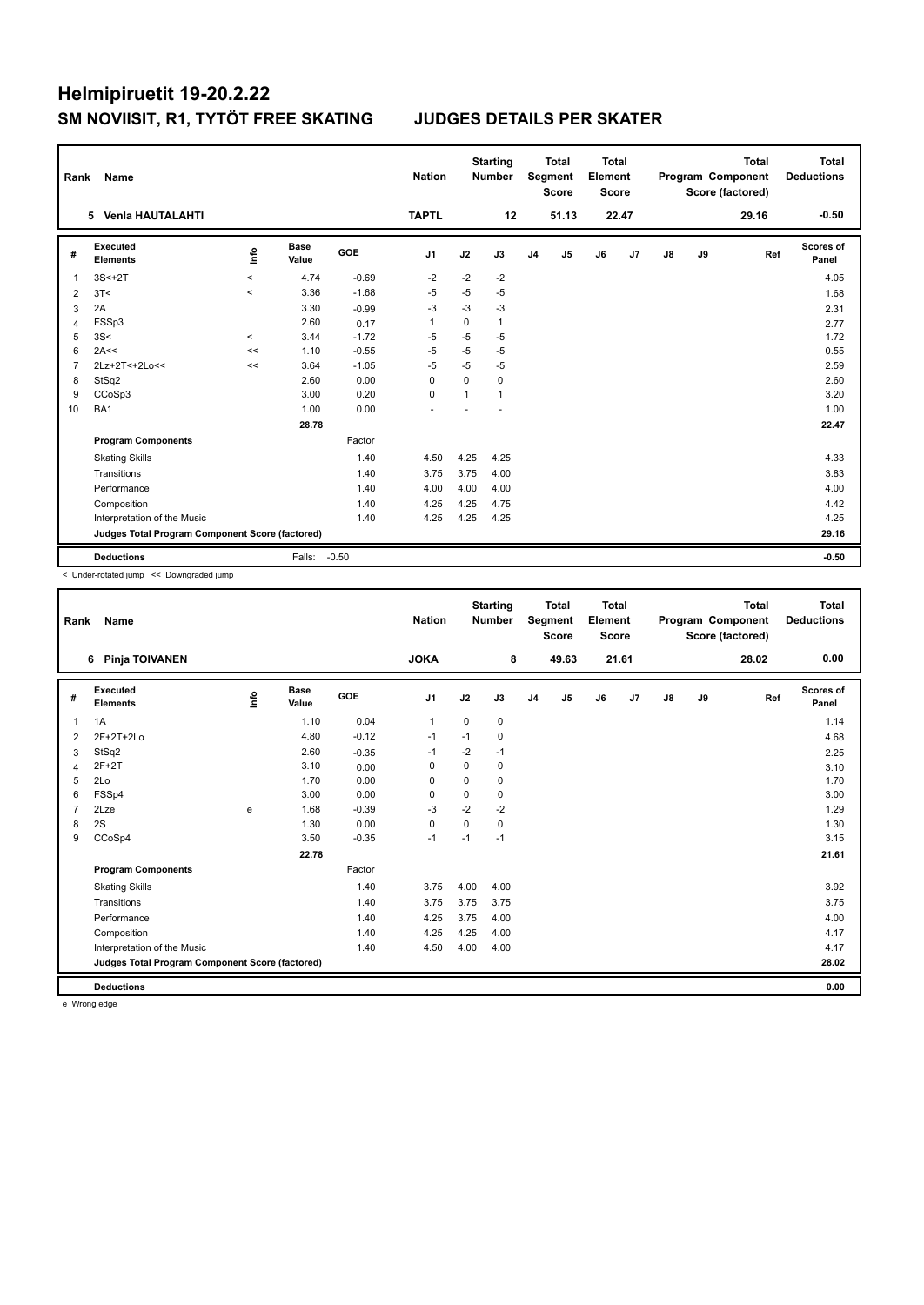| Rank           | Name                                            |             |                      |              | <b>Nation</b>  |              | <b>Starting</b><br><b>Number</b> |                | Total<br>Segment<br><b>Score</b>        | Total<br>Element<br><b>Score</b>        |                |               |    | Program Component<br>Score (factored) | <b>Total</b> | <b>Total</b><br><b>Deductions</b> |
|----------------|-------------------------------------------------|-------------|----------------------|--------------|----------------|--------------|----------------------------------|----------------|-----------------------------------------|-----------------------------------------|----------------|---------------|----|---------------------------------------|--------------|-----------------------------------|
|                | 7 Enniina PAAVOLA                               |             |                      |              | <b>TL</b>      |              | $\overline{7}$                   |                | 48.93                                   |                                         | 22.33          |               |    |                                       | 26.60        | 0.00                              |
| #              | Executed<br><b>Elements</b>                     | <u>info</u> | <b>Base</b><br>Value | GOE          | J1             | J2           | J3                               | J <sub>4</sub> | J5                                      | J6                                      | J <sub>7</sub> | $\mathsf{J}8$ | J9 |                                       | Ref          | Scores of<br>Panel                |
| $\mathbf{1}$   | 1A                                              |             | 1.10                 | $-0.37$      | $-3$           | $-4$         | $-3$                             |                |                                         |                                         |                |               |    |                                       |              | 0.73                              |
| $\overline{2}$ | 2Lz                                             |             | 2.10                 | 0.14         | $\mathbf{1}$   | 0            | $\mathbf{1}$                     |                |                                         |                                         |                |               |    |                                       |              | 2.24                              |
| $\overline{3}$ | 2F+2T+2Lo                                       |             | 4.80                 | $-0.24$      | $-2$           | $-1$         | $-1$                             |                |                                         |                                         |                |               |    |                                       |              | 4.56                              |
| $\overline{4}$ | FSSp4                                           |             | 3.00                 | $-0.20$      | $\mathbf 0$    | $-1$         | $-1$                             |                |                                         |                                         |                |               |    |                                       |              | 2.80                              |
| 5              | $2Lz+2T$                                        |             | 3.40                 | 0.00         | $\mathbf 0$    | $\mathbf 0$  | $\mathbf 0$                      |                |                                         |                                         |                |               |    |                                       |              | 3.40                              |
| $\,6\,$        | 2F                                              |             | 1.80                 | 0.00         | $\mathbf 0$    | 0            | $\pmb{0}$                        |                |                                         |                                         |                |               |    |                                       |              | 1.80                              |
| $\overline{7}$ | StSq1                                           |             | 1.80                 | $-0.06$      | 0              | $-1$         | $\mathbf 0$                      |                |                                         |                                         |                |               |    |                                       |              | 1.74                              |
| 8              | 2S                                              |             | 1.30                 | $-0.09$      | $-1$           | $-1$         | $\mathbf 0$                      |                |                                         |                                         |                |               |    |                                       |              | 1.21                              |
| 9              | CCoSp4                                          |             | 3.50                 | 0.35         | $\mathbf{1}$   | $\mathbf{1}$ | $\mathbf{1}$                     |                |                                         |                                         |                |               |    |                                       |              | 3.85                              |
|                |                                                 |             | 22.80                |              |                |              |                                  |                |                                         |                                         |                |               |    |                                       |              | 22.33                             |
|                | <b>Program Components</b>                       |             |                      | Factor       |                |              |                                  |                |                                         |                                         |                |               |    |                                       |              |                                   |
|                | <b>Skating Skills</b>                           |             |                      | 1.40         | 3.75           | 3.75         | 3.75                             |                |                                         |                                         |                |               |    |                                       |              | 3.75                              |
|                | Transitions                                     |             |                      | 1.40         | 4.00           | 3.50         | 4.00                             |                |                                         |                                         |                |               |    |                                       |              | 3.83                              |
|                | Performance                                     |             |                      | 1.40         | 4.00           | 3.75         | 4.00                             |                |                                         |                                         |                |               |    |                                       |              | 3.92                              |
|                | Composition                                     |             |                      | 1.40         | 4.00           | 4.00         | 3.75                             |                |                                         |                                         |                |               |    |                                       |              | 3.92                              |
|                | Interpretation of the Music                     |             |                      | 1.40         | 3.75           | 3.25         | 3.75                             |                |                                         |                                         |                |               |    |                                       |              | 3.58                              |
|                | Judges Total Program Component Score (factored) |             |                      |              |                |              |                                  |                |                                         |                                         |                |               |    |                                       |              | 26.60                             |
|                |                                                 |             |                      |              |                |              |                                  |                |                                         |                                         |                |               |    |                                       |              |                                   |
|                | <b>Deductions</b>                               |             |                      |              |                |              |                                  |                |                                         |                                         |                |               |    |                                       |              | 0.00                              |
|                |                                                 |             |                      |              |                |              |                                  |                |                                         |                                         |                |               |    |                                       |              |                                   |
| Rank           | Name                                            |             |                      |              | <b>Nation</b>  |              | <b>Starting</b><br><b>Number</b> |                | <b>Total</b><br>Segment<br><b>Score</b> | <b>Total</b><br>Element<br><b>Score</b> |                |               |    | Program Component<br>Score (factored) | <b>Total</b> | <b>Total</b><br><b>Deductions</b> |
|                | 8 Natalia PALAHÍ                                |             |                      |              | <b>JOKA</b>    |              | 11                               |                | 47.39                                   |                                         | 22.05          |               |    |                                       | 26.84        | $-1.50$                           |
| #              | Executed<br><b>Elements</b>                     |             | <b>Base</b><br>Value | GOE          | J <sub>1</sub> | J2           | J3                               | J4             | J5                                      | J6                                      | J7             | J8            | J9 |                                       | Ref          | <b>Scores of</b><br>Panel         |
|                |                                                 | lnfo        |                      |              |                |              |                                  |                |                                         |                                         |                |               |    |                                       |              |                                   |
| $\mathbf{1}$   | 3S                                              |             | 4.30                 | $-2.15$      | $-5$           | $-5$         | $-5$                             |                |                                         |                                         |                |               |    |                                       |              | 2.15                              |
| $\overline{2}$ | 3S+REP                                          |             | 3.01                 | $-2.15$      | $-5$           | $-5$         | $-5$                             |                |                                         |                                         |                |               |    |                                       |              | 0.86                              |
| $\mathbf{3}$   | $2Aq+2T$                                        | q           | 4.60                 | $-1.65$      | $-5$           | $-5$         | $-5$                             |                |                                         |                                         |                |               |    |                                       |              | 2.95                              |
| $\overline{4}$ | CCoSp4                                          |             | 3.50                 | 0.00         | $\pmb{0}$      | $\pmb{0}$    | $\pmb{0}$                        |                |                                         |                                         |                |               |    |                                       |              | 3.50                              |
| 5              | 2A<                                             | $\,<$       | 2.64                 | $-0.79$      | $-2$           | $-5$         | $-2$                             |                |                                         |                                         |                |               |    |                                       |              | 1.85                              |
| $\,6\,$        | 2F                                              |             | 1.80                 | 0.00         | $\mathbf 0$    | $\pmb{0}$    | $\pmb{0}$                        |                |                                         |                                         |                |               |    |                                       |              | 1.80                              |
| $\overline{7}$ | 2Fq                                             | q           | 1.80                 | $-0.36$      | $-2$           | $-2$         | $-2$                             |                |                                         |                                         |                |               |    |                                       |              | 1.44                              |
| 8              | StSq2                                           |             | 2.60                 | $-0.09$      | $-1$           | $\mathbf 0$  | $\mathbf 0$                      |                |                                         |                                         |                |               |    |                                       |              | 2.51                              |
| 9              | FSSp2                                           |             | 2.30                 | $-0.31$      | $-1$           | $-2$         | $-1$                             |                |                                         |                                         |                |               |    |                                       |              | 1.99                              |
| 10             | BA1                                             |             | 1.00                 | 0.00         |                | ÷,           | $\overline{a}$                   |                |                                         |                                         |                |               |    |                                       |              | 1.00                              |
| 11             | BH <sub>1</sub>                                 |             | 2.00                 | 0.00         |                |              |                                  |                |                                         |                                         |                |               |    |                                       |              | 2.00                              |
|                |                                                 |             | 29.55                |              |                |              |                                  |                |                                         |                                         |                |               |    |                                       |              | 22.05                             |
|                | <b>Program Components</b>                       |             |                      | Factor       |                |              |                                  |                |                                         |                                         |                |               |    |                                       |              |                                   |
|                | <b>Skating Skills</b>                           |             |                      | 1.40         | 3.75           | 4.00         | 4.00                             |                |                                         |                                         |                |               |    |                                       |              | 3.92                              |
|                | Transitions                                     |             |                      | 1.40         | 4.00           | 3.75         | 3.50                             |                |                                         |                                         |                |               |    |                                       |              | 3.75                              |
|                | Performance<br>Composition                      |             |                      | 1.40<br>1.40 | 3.50<br>4.25   | 3.75<br>4.00 | 3.50<br>4.25                     |                |                                         |                                         |                |               |    |                                       |              | 3.58<br>4.17                      |

Interpretation of the Music 1.40 1.40 3.75 3.50 4.00<br> **Judges Total Program Component Score (factored)** 26.84

**Deductions** Falls: -1.50 **-1.50**

< Under-rotated jump REP Jump repetition q Jump landed on the quarter

**Judges Total Program Component Score (factored) 26.84**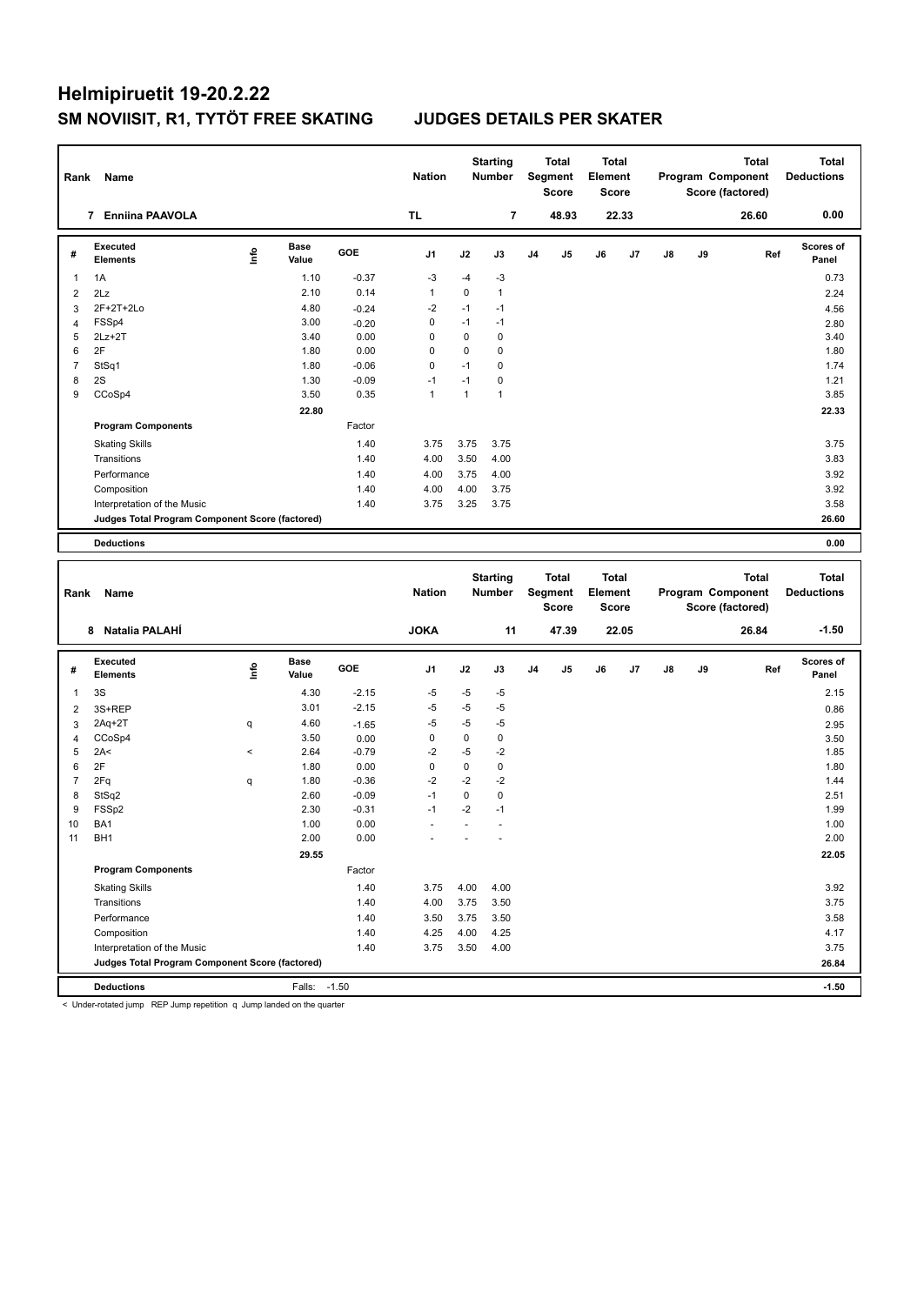| Rank           | Name                                            |                          |                      |         | <b>Nation</b>  |              | <b>Starting</b><br><b>Number</b> |                | <b>Total</b><br>Segment<br><b>Score</b> | <b>Total</b><br>Element<br><b>Score</b> |       |               |    | <b>Total</b><br>Program Component<br>Score (factored) | <b>Total</b><br><b>Deductions</b> |
|----------------|-------------------------------------------------|--------------------------|----------------------|---------|----------------|--------------|----------------------------------|----------------|-----------------------------------------|-----------------------------------------|-------|---------------|----|-------------------------------------------------------|-----------------------------------|
|                | <b>Telma HUOPAINEN</b><br>9                     |                          |                      |         | <b>SATU</b>    |              | 6                                |                | 47.11                                   |                                         | 21.73 |               |    | 25.88                                                 | $-0.50$                           |
| #              | Executed<br><b>Elements</b>                     | lnfo                     | <b>Base</b><br>Value | GOE     | J <sub>1</sub> | J2           | J3                               | J <sub>4</sub> | J <sub>5</sub>                          | J6                                      | J7    | $\mathsf{J}8$ | J9 | Ref                                                   | Scores of<br>Panel                |
| 1              | 2A<                                             | $\overline{\phantom{0}}$ | 2.64                 | $-1.23$ | $-5$           | $-5$         | $-4$                             |                |                                         |                                         |       |               |    |                                                       | 1.41                              |
| 2              | 2F+2T+2Loq                                      | q                        | 4.80                 | $-0.42$ | $-2$           | $-2$         | $-3$                             |                |                                         |                                         |       |               |    |                                                       | 4.38                              |
| 3              | FSSp3                                           |                          | 2.60                 | $-0.09$ | 0              | 0            | $-1$                             |                |                                         |                                         |       |               |    |                                                       | 2.51                              |
| $\overline{4}$ | 2Lz!                                            |                          | 2.10                 | $-0.28$ | $-1$           | $-2$         | $-1$                             |                |                                         |                                         |       |               |    |                                                       | 1.82                              |
| 5              | 2Lo                                             |                          | 1.70                 | 0.00    | $\Omega$       | 0            | 0                                |                |                                         |                                         |       |               |    |                                                       | 1.70                              |
| 6              | $2Lz+2T$                                        |                          | 3.40                 | 0.00    | 0              | $\mathbf 0$  | $\mathbf 0$                      |                |                                         |                                         |       |               |    |                                                       | 3.40                              |
| $\overline{7}$ | StSq2                                           |                          | 2.60                 | $-0.09$ | $\Omega$       | $-1$         | 0                                |                |                                         |                                         |       |               |    |                                                       | 2.51                              |
| 8              | 2F                                              |                          | 1.80                 | $-0.90$ | $-5$           | $-5$         | -5                               |                |                                         |                                         |       |               |    |                                                       | 0.90                              |
| 9              | CCoSp3                                          |                          | 3.00                 | 0.10    | $\mathbf 0$    | $\mathbf{1}$ | $\mathbf 0$                      |                |                                         |                                         |       |               |    |                                                       | 3.10                              |
|                |                                                 |                          | 24.64                |         |                |              |                                  |                |                                         |                                         |       |               |    |                                                       | 21.73                             |
|                | <b>Program Components</b>                       |                          |                      | Factor  |                |              |                                  |                |                                         |                                         |       |               |    |                                                       |                                   |
|                | <b>Skating Skills</b>                           |                          |                      | 1.40    | 3.75           | 4.25         | 3.50                             |                |                                         |                                         |       |               |    |                                                       | 3.83                              |
|                | Transitions                                     |                          |                      | 1.40    | 3.75           | 3.50         | 3.50                             |                |                                         |                                         |       |               |    |                                                       | 3.58                              |
|                | Performance                                     |                          |                      | 1.40    | 4.00           | 4.00         | 3.25                             |                |                                         |                                         |       |               |    |                                                       | 3.75                              |
|                | Composition                                     |                          |                      | 1.40    | 4.00           | 4.00         | 3.50                             |                |                                         |                                         |       |               |    |                                                       | 3.83                              |
|                | Interpretation of the Music                     |                          |                      | 1.40    | 3.75           | 3.50         | 3.25                             |                |                                         |                                         |       |               |    |                                                       | 3.50                              |
|                | Judges Total Program Component Score (factored) |                          |                      |         |                |              |                                  |                |                                         |                                         |       |               |    |                                                       | 25.88                             |
|                | <b>Deductions</b>                               |                          | Falls:               | $-0.50$ |                |              |                                  |                |                                         |                                         |       |               |    |                                                       | $-0.50$                           |

< Under-rotated jump ! Not clear edge q Jump landed on the quarter

| Rank           | Name                                            |      |                      |         | <b>Nation</b> |          | <b>Starting</b><br><b>Number</b> |                | <b>Total</b><br>Segment<br><b>Score</b> | <b>Total</b><br>Element<br><b>Score</b> |       |               |    | <b>Total</b><br>Program Component<br>Score (factored) | <b>Total</b><br><b>Deductions</b> |
|----------------|-------------------------------------------------|------|----------------------|---------|---------------|----------|----------------------------------|----------------|-----------------------------------------|-----------------------------------------|-------|---------------|----|-------------------------------------------------------|-----------------------------------|
|                | Katja BRANDENBURG<br>10                         |      |                      |         | TL.           |          | 5                                |                | 46.28                                   |                                         | 20.03 |               |    | 26.25                                                 | 0.00                              |
| #              | <b>Executed</b><br><b>Elements</b>              | lnfo | <b>Base</b><br>Value | GOE     | J1            | J2       | J3                               | J <sub>4</sub> | J5                                      | J6                                      | J7    | $\mathsf{J}8$ | J9 | Ref                                                   | <b>Scores of</b><br>Panel         |
| $\overline{1}$ | 3S<<                                            | <<   | 1.30                 | $-0.65$ | $-5$          | $-5$     | $-5$                             |                |                                         |                                         |       |               |    |                                                       | 0.65                              |
| 2              | 2Lze                                            | e    | 1.68                 | $-0.45$ | -3            | $-3$     | $-2$                             |                |                                         |                                         |       |               |    |                                                       | 1.23                              |
| 3              | 2A<<                                            | <<   | 1.10                 | $-0.44$ | -4            | $-3$     | $-5$                             |                |                                         |                                         |       |               |    |                                                       | 0.66                              |
| 4              | CCoSp4                                          |      | 3.50                 | $-0.35$ | $-1$          | $-1$     | $-1$                             |                |                                         |                                         |       |               |    |                                                       | 3.15                              |
| 5              | 2F+2T+2Lo                                       |      | 4.80                 | 0.00    | 0             | $\Omega$ | 0                                |                |                                         |                                         |       |               |    |                                                       | 4.80                              |
| 6              | $2Lo+2T$                                        |      | 3.00                 | 0.00    | $\Omega$      | $\Omega$ | 0                                |                |                                         |                                         |       |               |    |                                                       | 3.00                              |
| $\overline{7}$ | StSq1                                           |      | 1.80                 | $-0.06$ | $-1$          | $\Omega$ | 0                                |                |                                         |                                         |       |               |    |                                                       | 1.74                              |
| 8              | 2F                                              |      | 1.80                 | 0.00    | $\mathbf 0$   | $\Omega$ | 0                                |                |                                         |                                         |       |               |    |                                                       | 1.80                              |
| 9              | FSSp4                                           |      | 3.00                 | 0.00    | 0             | $\Omega$ | 0                                |                |                                         |                                         |       |               |    |                                                       | 3.00                              |
|                |                                                 |      | 21.98                |         |               |          |                                  |                |                                         |                                         |       |               |    |                                                       | 20.03                             |
|                | <b>Program Components</b>                       |      |                      | Factor  |               |          |                                  |                |                                         |                                         |       |               |    |                                                       |                                   |
|                | <b>Skating Skills</b>                           |      |                      | 1.40    | 3.75          | 4.25     | 3.50                             |                |                                         |                                         |       |               |    |                                                       | 3.83                              |
|                | Transitions                                     |      |                      | 1.40    | 3.75          | 3.50     | 3.50                             |                |                                         |                                         |       |               |    |                                                       | 3.58                              |
|                | Performance                                     |      |                      | 1.40    | 3.75          | 3.75     | 3.50                             |                |                                         |                                         |       |               |    |                                                       | 3.67                              |
|                | Composition                                     |      |                      | 1.40    | 4.00          | 4.25     | 3.75                             |                |                                         |                                         |       |               |    |                                                       | 4.00                              |
|                | Interpretation of the Music                     |      |                      | 1.40    | 3.50          | 4.00     | 3.50                             |                |                                         |                                         |       |               |    |                                                       | 3.67                              |
|                | Judges Total Program Component Score (factored) |      |                      |         |               |          |                                  |                |                                         |                                         |       |               |    |                                                       | 26.25                             |
|                | <b>Deductions</b>                               |      |                      |         |               |          |                                  |                |                                         |                                         |       |               |    |                                                       | 0.00                              |

<< Downgraded jump e Wrong edge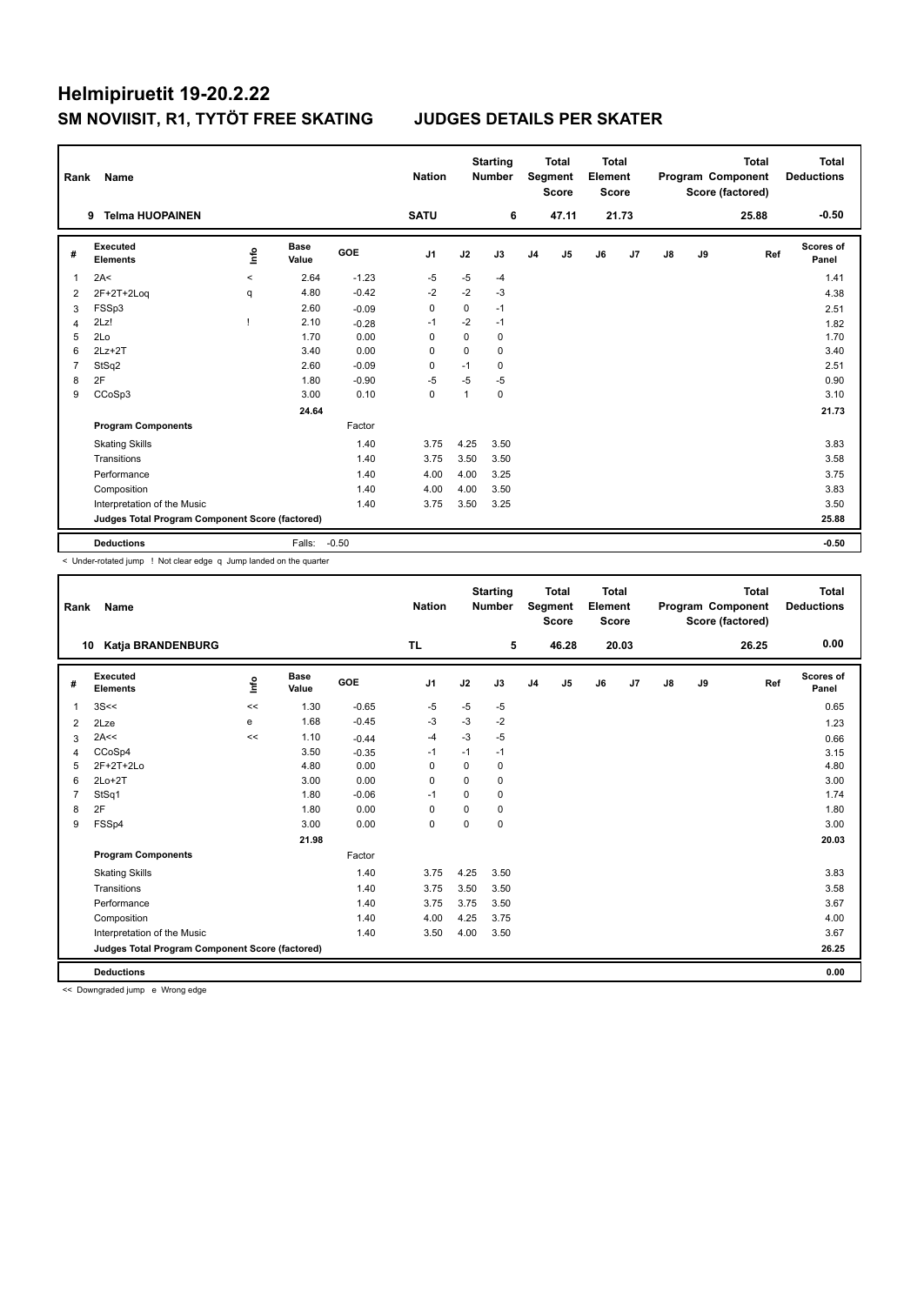| Rank           | Name                                            |      |                      |         | <b>Nation</b>  |              | <b>Starting</b><br><b>Number</b> |                | <b>Total</b><br>Segment<br><b>Score</b> | <b>Total</b><br>Element<br><b>Score</b> |       |               |    | <b>Total</b><br>Program Component<br>Score (factored) | <b>Total</b><br><b>Deductions</b> |
|----------------|-------------------------------------------------|------|----------------------|---------|----------------|--------------|----------------------------------|----------------|-----------------------------------------|-----------------------------------------|-------|---------------|----|-------------------------------------------------------|-----------------------------------|
|                | <b>Claudia ULUNDU</b><br>11                     |      |                      |         | <b>HTK</b>     |              | $\mathbf{2}$                     |                | 44.30                                   |                                         | 20.85 |               |    | 23.45                                                 | 0.00                              |
| #              | <b>Executed</b><br><b>Elements</b>              | lnfo | <b>Base</b><br>Value | GOE     | J <sub>1</sub> | J2           | J3                               | J <sub>4</sub> | J <sub>5</sub>                          | J6                                      | J7    | $\mathsf{J}8$ | J9 | Ref                                                   | Scores of<br>Panel                |
| 1              | 1A                                              |      | 1.10                 | 0.00    | 0              | 0            | 0                                |                |                                         |                                         |       |               |    |                                                       | 1.10                              |
| 2              | 2Lz                                             |      | 2.10                 | 0.14    | -1             | 0            | 1                                |                |                                         |                                         |       |               |    |                                                       | 2.24                              |
| 3              | $2F+2T+2Tq$                                     | q    | 4.40                 | $-0.84$ | -5             | $-5$         | $-4$                             |                |                                         |                                         |       |               |    |                                                       | 3.56                              |
| $\overline{4}$ | FSSp4                                           |      | 3.00                 | 0.20    | $\overline{1}$ | $\mathbf{1}$ | $\mathbf 0$                      |                |                                         |                                         |       |               |    |                                                       | 3.20                              |
| 5              | $2S+1Lo$                                        |      | 1.80                 | $-0.04$ | 0              | $-1$         | 0                                |                |                                         |                                         |       |               |    |                                                       | 1.76                              |
| 6              | 2F                                              |      | 1.80                 | $-0.12$ | 0              | $-1$         | $-1$                             |                |                                         |                                         |       |               |    |                                                       | 1.68                              |
| $\overline{7}$ | 2Lo                                             |      | 1.70                 | 0.00    | 0              | $\mathbf 0$  | 0                                |                |                                         |                                         |       |               |    |                                                       | 1.70                              |
| 8              | CCoSp4                                          |      | 3.50                 | $-0.23$ | 0              | $-1$         | $-1$                             |                |                                         |                                         |       |               |    |                                                       | 3.27                              |
| 9              | StSq2                                           |      | 2.60                 | $-0.26$ | $-2$           | $-1$         | 0                                |                |                                         |                                         |       |               |    |                                                       | 2.34                              |
|                |                                                 |      | 22.00                |         |                |              |                                  |                |                                         |                                         |       |               |    |                                                       | 20.85                             |
|                | <b>Program Components</b>                       |      |                      | Factor  |                |              |                                  |                |                                         |                                         |       |               |    |                                                       |                                   |
|                | <b>Skating Skills</b>                           |      |                      | 1.40    | 3.25           | 3.50         | 3.75                             |                |                                         |                                         |       |               |    |                                                       | 3.50                              |
|                | Transitions                                     |      |                      | 1.40    | 2.50           | 3.25         | 3.50                             |                |                                         |                                         |       |               |    |                                                       | 3.08                              |
|                | Performance                                     |      |                      | 1.40    | 3.75           | 3.25         | 3.50                             |                |                                         |                                         |       |               |    |                                                       | 3.50                              |
|                | Composition                                     |      |                      | 1.40    | 3.25           | 3.25         | 3.75                             |                |                                         |                                         |       |               |    |                                                       | 3.42                              |
|                | Interpretation of the Music                     |      |                      | 1.40    | 3.25           | 3.00         | 3.50                             |                |                                         |                                         |       |               |    |                                                       | 3.25                              |
|                | Judges Total Program Component Score (factored) |      |                      |         |                |              |                                  |                |                                         |                                         |       |               |    |                                                       | 23.45                             |
|                | <b>Deductions</b>                               |      |                      |         |                |              |                                  |                |                                         |                                         |       |               |    |                                                       | 0.00                              |

q Jump landed on the quarter

| Rank | Name                                            |      |                      |         | <b>Nation</b>  |              | <b>Starting</b><br><b>Number</b> |                | <b>Total</b><br>Segment<br><b>Score</b> | Total<br>Element<br><b>Score</b> |       |    |    | <b>Total</b><br>Program Component<br>Score (factored) | Total<br><b>Deductions</b> |
|------|-------------------------------------------------|------|----------------------|---------|----------------|--------------|----------------------------------|----------------|-----------------------------------------|----------------------------------|-------|----|----|-------------------------------------------------------|----------------------------|
| 12   | <b>Kiira ALASTALO</b>                           |      |                      |         | <b>KOTA</b>    |              | 4                                |                | 42.46                                   |                                  | 19.73 |    |    | 23.23                                                 | $-0.50$                    |
| #    | <b>Executed</b><br><b>Elements</b>              | lnfo | <b>Base</b><br>Value | GOE     | J <sub>1</sub> | J2           | J3                               | J <sub>4</sub> | J <sub>5</sub>                          | J6                               | J7    | J8 | J9 | Ref                                                   | <b>Scores of</b><br>Panel  |
| 1    | 2Lo                                             |      | 1.70                 | $-0.11$ | $-1$           | $-1$         | $\pmb{0}$                        |                |                                         |                                  |       |    |    |                                                       | 1.59                       |
| 2    | 2Lzeq+2Loq                                      | e    | 3.38                 | $-0.85$ | -5             | $-5$         | $-5$                             |                |                                         |                                  |       |    |    |                                                       | 2.53                       |
| 3    | $2F+2Tq+2T$                                     | q    | 4.40                 | $-0.42$ | $-2$           | $-3$         | $-2$                             |                |                                         |                                  |       |    |    |                                                       | 3.98                       |
| 4    | FSSp2                                           |      | 2.30                 | $-0.08$ | $-2$           | $\mathbf{1}$ | $\mathbf 0$                      |                |                                         |                                  |       |    |    |                                                       | 2.22                       |
| 5    | StSq1                                           |      | 1.80                 | $-0.18$ | $-2$           | $-1$         | 0                                |                |                                         |                                  |       |    |    |                                                       | 1.62                       |
| 6    | 2Lz!                                            |      | 2.10                 | $-0.35$ | $-2$           | $-2$         | $-1$                             |                |                                         |                                  |       |    |    |                                                       | 1.75                       |
| 7    | 1A                                              |      | 1.10                 | 0.00    | $\mathbf 0$    | $\mathbf 0$  | 0                                |                |                                         |                                  |       |    |    |                                                       | 1.10                       |
| 8    | 2Fq                                             | q    | 1.80                 | $-0.36$ | $-2$           | $-2$         | $-2$                             |                |                                         |                                  |       |    |    |                                                       | 1.44                       |
| 9    | CCoSp4                                          |      | 3.50                 | 0.00    | 0              | $\mathbf 0$  | $\mathbf 0$                      |                |                                         |                                  |       |    |    |                                                       | 3.50                       |
|      |                                                 |      | 22.08                |         |                |              |                                  |                |                                         |                                  |       |    |    |                                                       | 19.73                      |
|      | <b>Program Components</b>                       |      |                      | Factor  |                |              |                                  |                |                                         |                                  |       |    |    |                                                       |                            |
|      | <b>Skating Skills</b>                           |      |                      | 1.40    | 3.00           | 2.75         | 3.75                             |                |                                         |                                  |       |    |    |                                                       | 3.17                       |
|      | Transitions                                     |      |                      | 1.40    | 3.25           | 3.00         | 3.25                             |                |                                         |                                  |       |    |    |                                                       | 3.17                       |
|      | Performance                                     |      |                      | 1.40    | 3.25           | 3.50         | 3.75                             |                |                                         |                                  |       |    |    |                                                       | 3.50                       |
|      | Composition                                     |      |                      | 1.40    | 3.50           | 3.50         | 3.75                             |                |                                         |                                  |       |    |    |                                                       | 3.58                       |
|      | Interpretation of the Music                     |      |                      | 1.40    | 3.00           | 3.00         | 3.50                             |                |                                         |                                  |       |    |    |                                                       | 3.17                       |
|      | Judges Total Program Component Score (factored) |      |                      |         |                |              |                                  |                |                                         |                                  |       |    |    |                                                       | 23.23                      |
|      | <b>Deductions</b>                               |      | Falls:               | $-0.50$ |                |              |                                  |                |                                         |                                  |       |    |    |                                                       | $-0.50$                    |
|      |                                                 |      |                      |         |                |              |                                  |                |                                         |                                  |       |    |    |                                                       |                            |

e Wrong edge ! Not clear edge q Jump landed on the quarter